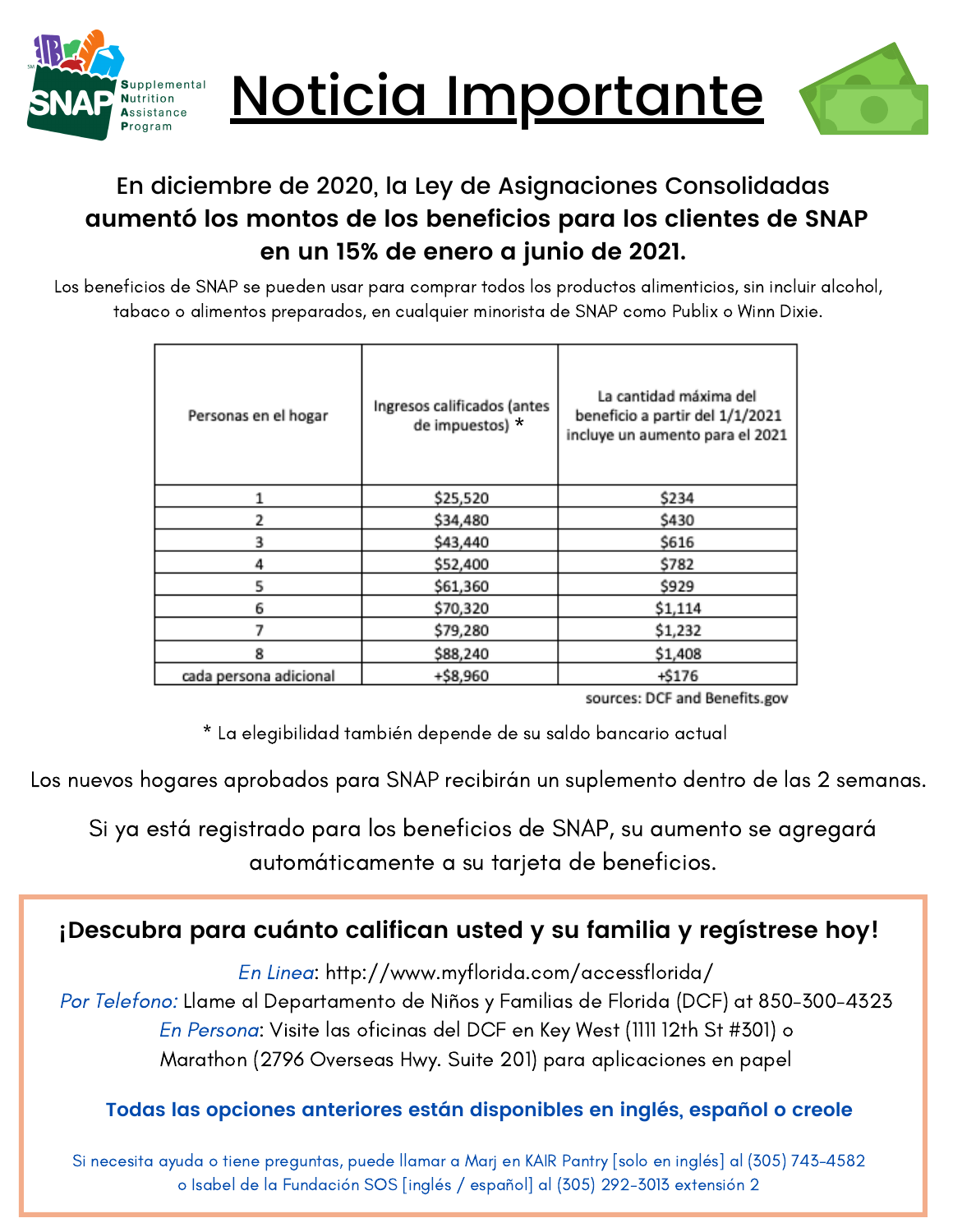

Avi enpòtan



# Nan Desanm 2020, Lwa sou Apwopriyasyon Konsolide **ogmante kantite lajan benefis pou kliyan SNAP pa 15% soti nan Janvye - Jen 2021.**

Avantaj SNAP ka itilize pou achte tout pwodwi manje, san alkòl, tabak, oswa manje prepare, nan nenpòt revandè SNAP tankou Publix oswa Winn Dixie.

| moun nan kay la  | revni ki kalifye<br>(anvan taks) * | kantite lajan benefis maksimòm<br>efikas 1/1/2021 gen ladan<br>ogmantasyon pou chak<br>Consolidated Appropriations Act<br>2021 |
|------------------|------------------------------------|--------------------------------------------------------------------------------------------------------------------------------|
|                  | \$25,520                           | \$234                                                                                                                          |
| 2                | \$34,480                           | \$430                                                                                                                          |
| 3                | \$43,440                           | \$616                                                                                                                          |
|                  | \$52,400                           | \$782                                                                                                                          |
| 5                | \$61,360                           | \$929                                                                                                                          |
| 6                | \$70,320                           | \$1,114                                                                                                                        |
|                  | \$79,280                           | \$1,232                                                                                                                        |
| 8                | \$88,240                           | \$1,408                                                                                                                        |
| chak moun anplis | +\$8,960                           | $+ $176$                                                                                                                       |

sources: DCF and Benefits.gov

\* Kalifikasyon tou depann de balans labank ou ye kounye a

Nouvo kay ki apwouve pou SNAP ap gen yon sipleman ki pibliye nan 2 semèn.

Si ou deja anrejistre pou benefis SNAP, yo pral ajoute ogmantasyon ou nan kat benefis ou otomatikman.

### **Chache konnen konbyen lajan ou menm ak fanmi ou kalifye pou, epi enskri jodi a!**

sou entènèt: http://www.myflorida.com/accessflorida/ Pa telefòn: Rele Depatman Timoun ak Fanmi Florid (DCF) nan 850-300-4323 An pèsòn: Vizite biwo biwo DCF a nan Key West (1111 12th St # 301) oswa Marathon (2796 Overseas Hwy. Suite 201) pou aplikasyon papye.

#### **Tout opsyon ki anwo yo disponib nan lang angle, panyòl oswa kreyòl**

Pou asistans oswa kesyon, ou ka rele Marj nan KAIR Pantry [angle sèlman] nan (305) 743-4582 oswa Isabel nan SOS Foundation [angle / panyòl] nan (305) 292-3013 ekstansyon 2